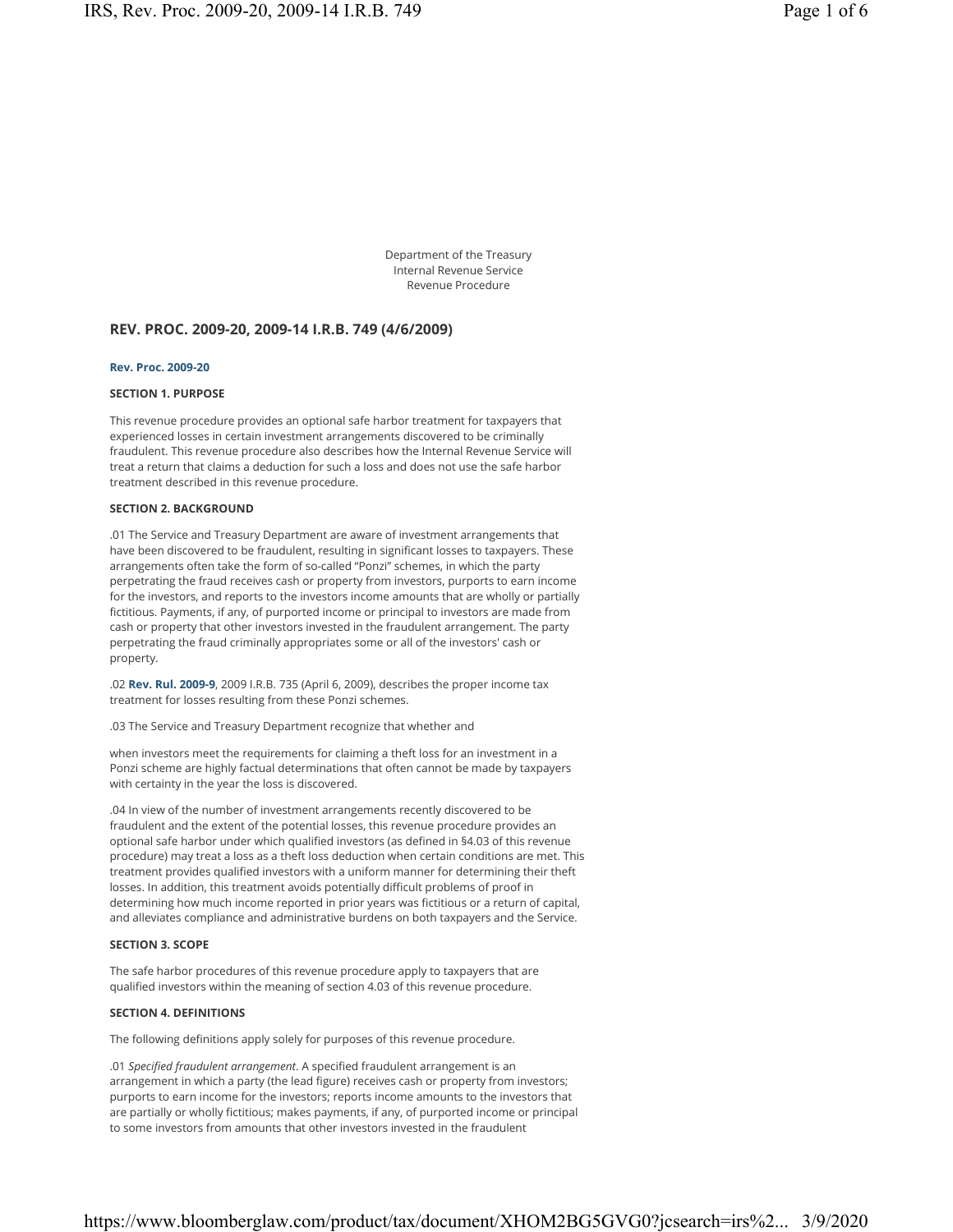arrangement; and appropriates some or all of the investors' cash or property. For example, the fraudulent investment arrangement described in **Rev. Rul. 2009-9** is a specified fraudulent arrangement.

.02 *Qualified loss*. A qualified loss is a loss resulting from a specified fraudulent arrangement in which, as a result of the conduct that caused the loss—

(1) The lead figure (or one of the lead figures, if more than one) was charged by indictment or information (not withdrawn or dismissed) under state or federal law with the commission of fraud, embezzlement or a similar crime that, if proven, would meet the definition of theft for purposes of **§165 of the Internal Revenue Code** and **§1.165-8(d)** of the Income Tax Regulations, under the law of the jurisdiction in which the theft occurred; or

(2) The lead figure was the subject of a state or federal criminal complaint (not withdrawn or dismissed) alleging the commission of a crime described in section 4.02(1) of this revenue procedure, and either –

(a) The complaint alleged an admission by the lead figure, or the execution of an affidavit by that person admitting the crime; or

(b) A receiver or trustee was appointed with respect to the arrangement or assets of the arrangement were frozen.

.03 *Qualified investor*. A qualified investor means a United States person, as defined in **§7701(a)(30)** —

(1) That generally qualifies to deduct theft losses under **§165** and **§1.165-8**;

(2) That did not have actual knowledge of the fraudulent nature of the investment arrangement prior to it becoming known to the general public;

(3) With respect to which the specified fraudulent arrangement is not a tax shelter, as defined in **§6662(d)(2)(C)(ii)**; and

(4) That transferred cash or property to a specified fraudulent arrangement. A qualified investor does not include a person that invested solely in a fund or other entity (separate from the investor for federal income tax purposes) that invested in the specified fraudulent arrangement. However, the fund or entity itself may be a qualified investor within the scope of this revenue procedure.

.04 *Discovery year*. A qualified investor's discovery year is the taxable year of the investor in which the indictment, information, or complaint described in section 4.02 of this revenue procedure is filed.

.05 *Responsible group*. Responsible group means, for any specified fraudulent arrangement, one or more of the following:

(1) The individual or individuals (including the lead figure) who conducted the specified fraudulent arrangement;

(2) Any investment vehicle or other entity that conducted the specified fraudulent arrangement, and employees, officers, or directors of that entity or entities;

(3) A liquidation, receivership, bankruptcy or similar estate established with respect to individuals or entities who conducted the specified fraudulent arrangement, in order to recover assets for the benefit of investors and creditors; or

(4) Parties that are subject to claims brought by a trustee, receiver, or other fiduciary on behalf of the liquidation, receivership, bankruptcy or similar estate described in section 4.05(3) of this revenue procedure.

.06 *Qualified investment*.

(1) Qualified investment means the excess, if any, of —

(a) The sum of —

(i) The total amount of cash, or the basis of property, that the qualified investor invested in the arrangement in all years; plus

(ii) The total amount of net income with respect to the specified fraudulent arrangement that, consistent with information received from the specified fraudulent arrangement, the qualified investor included in income for federal tax purposes for all taxable years prior to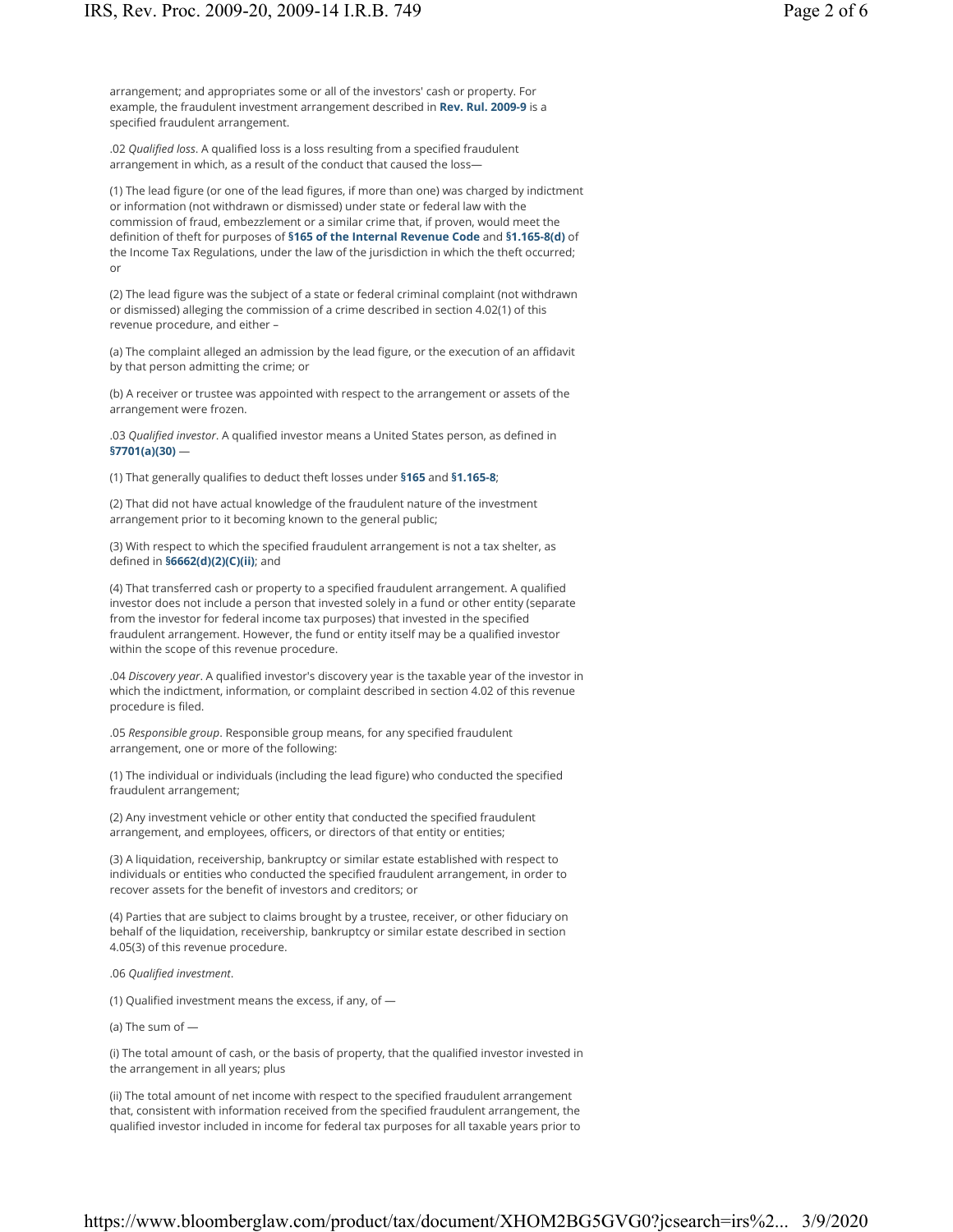the discovery year, including taxable years for which a refund is barred by the statute of limitations; over

(b) The total amount of cash or property that the qualified investor withdrew in all years from the specified fraudulent arrangement (whether designated as income or principal).

(2) Qualified investment does not include any of the following—

(a) Amounts borrowed from the responsible group and invested in the specified fraudulent arrangement, to the extent the borrowed amounts were not repaid at the time the theft was discovered;

(b) Amounts such as fees that were paid to the responsible group and deducted for federal income tax purposes;

(c) Amounts reported to the qualified investor as taxable income that were not included in gross income on the investor's federal income tax returns; or

(d) Cash or property that the qualified investor invested in a fund or other entity (separate from the qualified investor for federal income tax purposes) that invested in a specified fraudulent arrangement.

.07 *Actual recovery*. Actual recovery means any amount a qualified investor actually receives in the discovery year from any source as reimbursement or recovery for the qualified loss.

.08 *Potential insurance/SIPC recovery*. Potential insurance/SIPC recovery means the sum of the amounts of all actual or potential claims for reimbursement for a qualified loss that, as of the last day of the discovery year, are attributable to—

(1) Insurance policies in the name of the qualified investor;

(2) Contractual arrangements other than insurance that guaranteed or otherwise protected against loss of the qualified investment; or

(3) Amounts payable from the Securities Investor Protection Corporation (SIPC), as advances for customer claims under **15 U.S.C. §78fff-3(a)** (the **Securities Investor Protection Act** of 1970*),* or by a similar entity under a similar provision.

.09 *Potential direct recovery*. Potential direct recovery means the amount of all actual or potential claims for recovery for a qualified loss, as of the last day of the discovery year, against the responsible group.

.10 *Potential third-party recovery*. Potential third-party recovery means the amount of all actual or potential claims for recovery for a qualified loss, as of the last day of the discovery year, that are not described in section 4.08 or 4.09 of this revenue procedure.

## **SECTION 5. APPLICATION**

.01 *In general*. If a qualified investor follows the procedures described in section 6 of this revenue procedure, the Service will not challenge the following treatment by the qualified investor of a qualified loss—

(1) The loss is deducted as a theft loss;

(2) The taxable year in which the theft was discovered within the meaning of **§165(e)** is the discovery year described in section 4.04 of this revenue procedure; and

(3) The amount of the deduction is the amount specified in section 5.02 of this revenue procedure.

.02 *Amount to be deducted*. The amount specified in this section 5.02 is calculated as follows—

(1) Multiply the amount of the qualified investment by—

(a) 95 percent, for a qualified investor that does not pursue any potential third-party recovery; or

(b) 75 percent, for a qualified investor that is pursuing or intends to pursue any potential third-party recovery; and

(2) Subtract from this product the sum of any actual recovery and any potential insurance/SIPC recovery.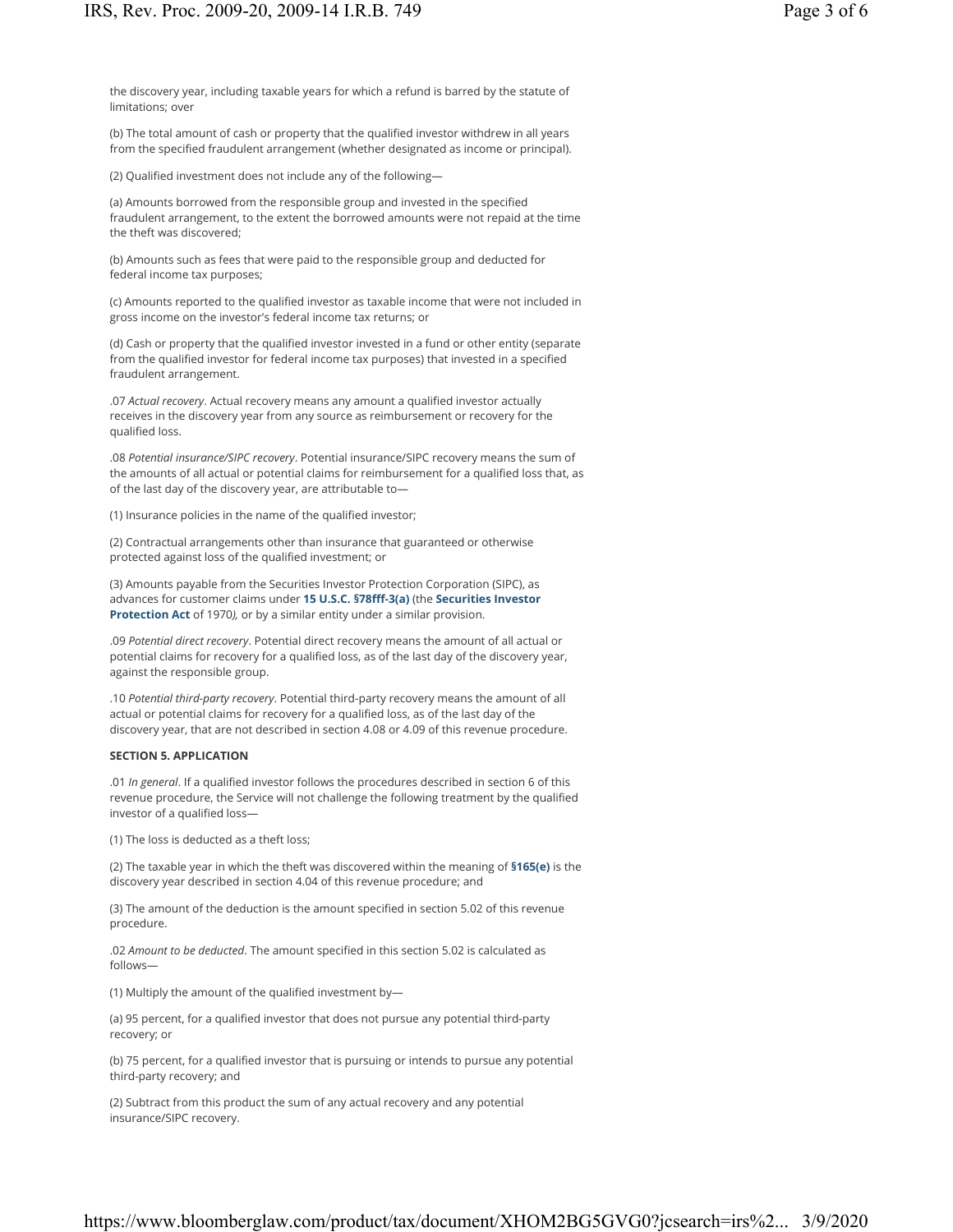.03 *Future recoveries*. The qualified investor may have income or an additional deduction in a year subsequent to the discovery year depending on the actual amount of the loss that is eventually recovered. *See* **§1.165-1(d)**; **Rev. Rul. 2009-9**.

### **SECTION 6. PROCEDURE**

.01 A qualified investor that uses the safe harbor treatment described in section 5 of this revenue procedure must –

(1) Mark " **Revenue Procedure 2009-20**" at the top of the Form **4684**, *Casualties and Thefts*, for the federal income tax return for the discovery year. The taxpayer must enter the "deductible theft loss" amount from line 10 in Part II of Appendix A of this revenue procedure on line 34, section B, Part I, of the Form **4684** and should not complete the remainder of section B, Part I, of the Form **4684**;

(2) Complete and sign the statement provided in Appendix A of this revenue procedure; and

(3) Attach the executed statement provided in Appendix A of this revenue procedure to the qualified investor's timely filed (including extensions) federal income tax return for the discovery year. Notwithstanding the preceding sentence, if, before April 17, 2009, the taxpayer has filed a return for the discovery year or an amended return for a prior year that is inconsistent with the safe harbor treatment provided by this revenue procedure, the taxpayer must indicate this fact on the executed statement and must attach the statement to the return (or amended return) for the discovery year that is consistent with the safe harbor treatment provided by this revenue procedure and that is filed on or before May 15, 2009.

.02 By executing the statement provided in Appendix A of this revenue procedure, the taxpayer agrees—

(1) Not to deduct in the discovery year any amount of the theft loss in excess of the deduction permitted by section 5 of this revenue procedure;

(2) Not to file returns or amended returns to exclude or recharacterize income reported with respect to the investment arrangement in taxable years preceding the discovery year;

(3) Not to apply the alternative computation in **§1341** with respect to the theft loss deduction allowed by this revenue procedure; and

(4) Not to apply the doctrine of equitable recoupment or the mitigation provisions in **§§1311**– **1314** with respect to income from the investment arrangement that was reported in taxable years that are otherwise barred by the period of limitations on filing a claim for refund under **§6511**.

### **SECTION 7. EFFECTIVE DATE**

This revenue procedure applies to losses for which the discovery year is a taxable year beginning after December 31, 2007.

# **SECTION 8. TAXPAYERSTHAT DO NOT USE THE SAFE HARBOR TREATMENT PROVIDED BY THIS REVENUE PROCEDURE**

.01 A taxpayer that chooses not to apply the safe harbor treatment provided by this revenue procedure to a claimed theft loss is subject to all of the generally applicable provisions governing the deductibility of losses under **§165**. For example, a taxpayer seeking a theft loss deduction must establish that the loss was from theft and that the theft was discovered in the year the taxpayer claims the deduction. The taxpayer must also establish, through sufficient documentation, the amount of the claimed loss and must establish that no claim for reimbursement of any portion of the loss exists with respect to which there is a reasonable prospect of recovery in the taxable year in which the taxpayer claims the loss.

.02 A taxpayer that chooses not to apply the safe harbor treatment of this revenue procedure to a claimed theft loss and that files or amends federal income tax returns for years prior to the discovery year to exclude amounts reported as income to the taxpayer from the investment arrangement must establish that the amounts sought to be excluded in fact were not income that was actually or constructively received by the taxpayer (or accrued by the taxpayer, in the case of a taxpayer using an accrual method of accounting). However, provided a taxpayer can establish the amount of net income from the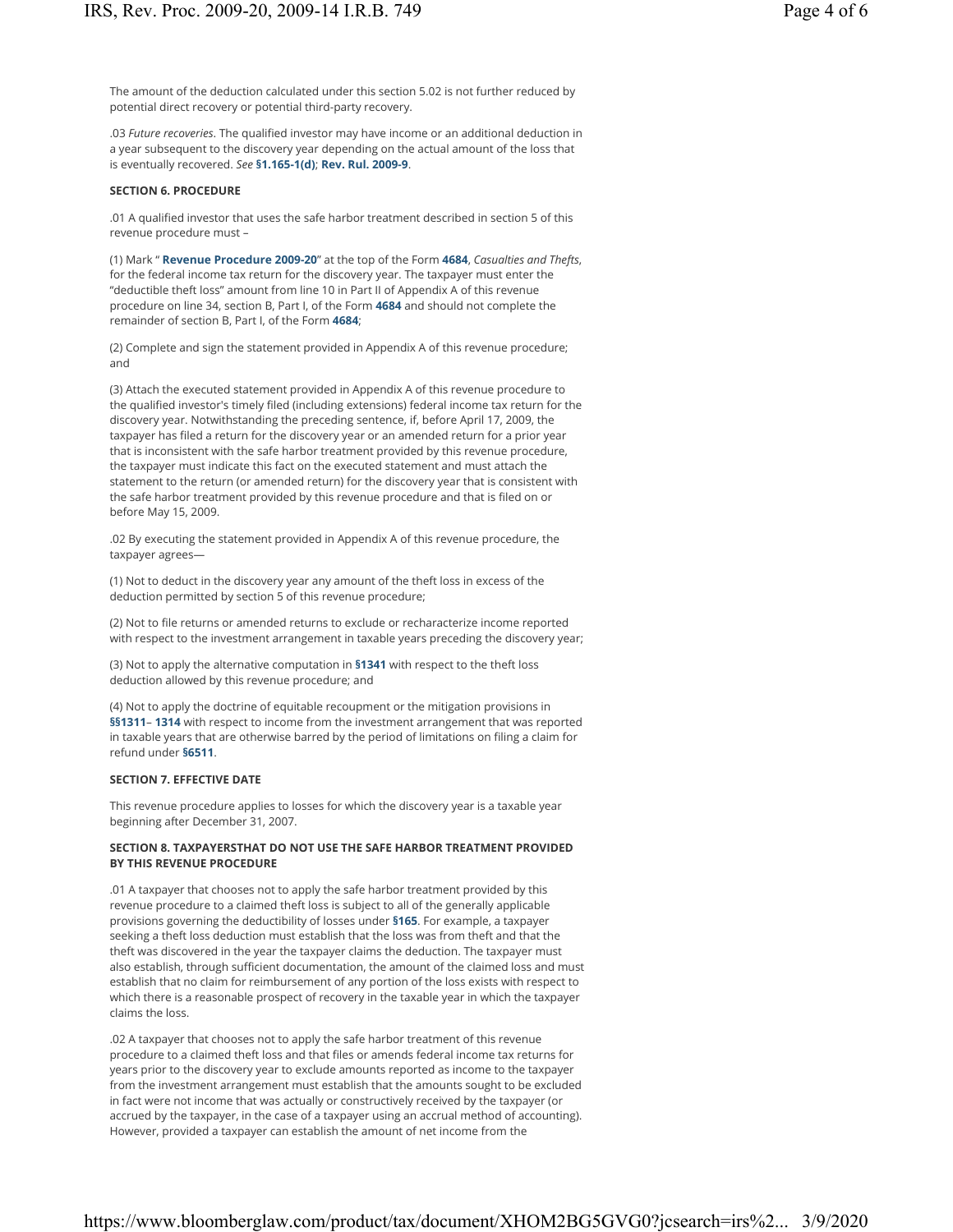investment arrangement that was reported and included in the taxpayer's gross income consistent with information received from the specified fraudulent arrangement in taxable years for which the period of limitation on filing a claim for refund under **§6511** has expired, the Service will not challenge the taxpayer's inclusion of that amount in basis for determining the amount of any allowable theft loss, whether or not the income was genuine.

.03 Returns claiming theft loss deductions from fraudulent investment arrangements are subject to examination by the Service.

### **SECTION 9. PAPERWORK REDUCTION ACT**

The collection of information contained in this revenue procedure has been reviewed and approved by the Office of Management and Budget in accordance with the Paperwork Reduction Act ( **44 U.S.C. 3507**) under the following control numbers: 1545–0074 Form **1040** (*Individual Income Tax Return*) and Form **1040X** (*Amended U.S. Individual Income Tax Return*); 1545–0123 Form **1120** (*U.S. Corporation Income Tax Return*); 1545–0132 Form **1120X** (*Amended U.S. Corporation Income Tax Return*); 1545–0092 Form **1041** (*U.S. Income Tax Return for Estates and Trusts*); 1545–0099 Form **1065** (*U.S. Return of Partnership Income*); 1545–0130 Form **1120S** (*U.S. Income Tax Return for an S Corporation*). Please refer to the Paperwork Reduction Act statements accompanying these forms for further information.

#### **DRAFTING INFORMATION**

The principal author of this revenue procedure is Norma Rotunno of the Office of Associate Chief Counsel (Income Tax & Accounting). For further information regarding this revenue procedure, contact Ms. Rotunno at (202) 622-7900.

#### **APPENDIX A**

**Statement by Taxpayer Using the Procedures in Rev. Proc. 2009-20 to Determine a Theft Loss Deduction Related to a Fraudulent Investment Arrangement**

Part 1. *Identification*

1. Name of Taxpayer \_

2. Taxpayer Identification Number \_\_\_\_\_\_\_\_\_\_\_\_\_\_\_\_\_\_\_\_\_\_\_\_\_\_\_\_\_\_\_\_\_\_\_

Part II. *Computation of deduction*

(See **Rev. Proc. 2009-20** for the definitions of the terms used in this worksheet.)

Line Computation of Deductible Theft Loss Pursuant to **Rev. Proc. 2009-20**

- 1 Initial investment
- 2 Plus: Subsequent investments
- 3 Plus: Income reported in prior years
- 4 Less: Withdrawals ( )

5 Total qualified investment (combine lines 1 through 4)

- 6 Percentage of qualified investment(95% of line 5 for investors with no potential third-party recovery; 75% of line 5 for investors with potential third-party recovery)
- 7 Actual recovery
- 8 Potential insurance/SIPC recovery

\_\_\_\_\_\_\_\_\_\_\_\_\_\_\_\_\_\_\_\_\_\_\_\_\_\_\_\_\_\_\_\_

9 Total recoveries (add lines 7 and 8) ( ) 10 Deductible theft loss (line 6 minus line 9)

Part III. *Required statements and declarations*

1. I am claiming a theft loss deduction pursuant to **Rev. Proc. 2009-20** from a specified fraudulent arrangement conducted by the following individual or entity (provide the name, address, and taxpayer identification number (if known)).

2 I have written documentation to support the amounts reported in Part II of this document.